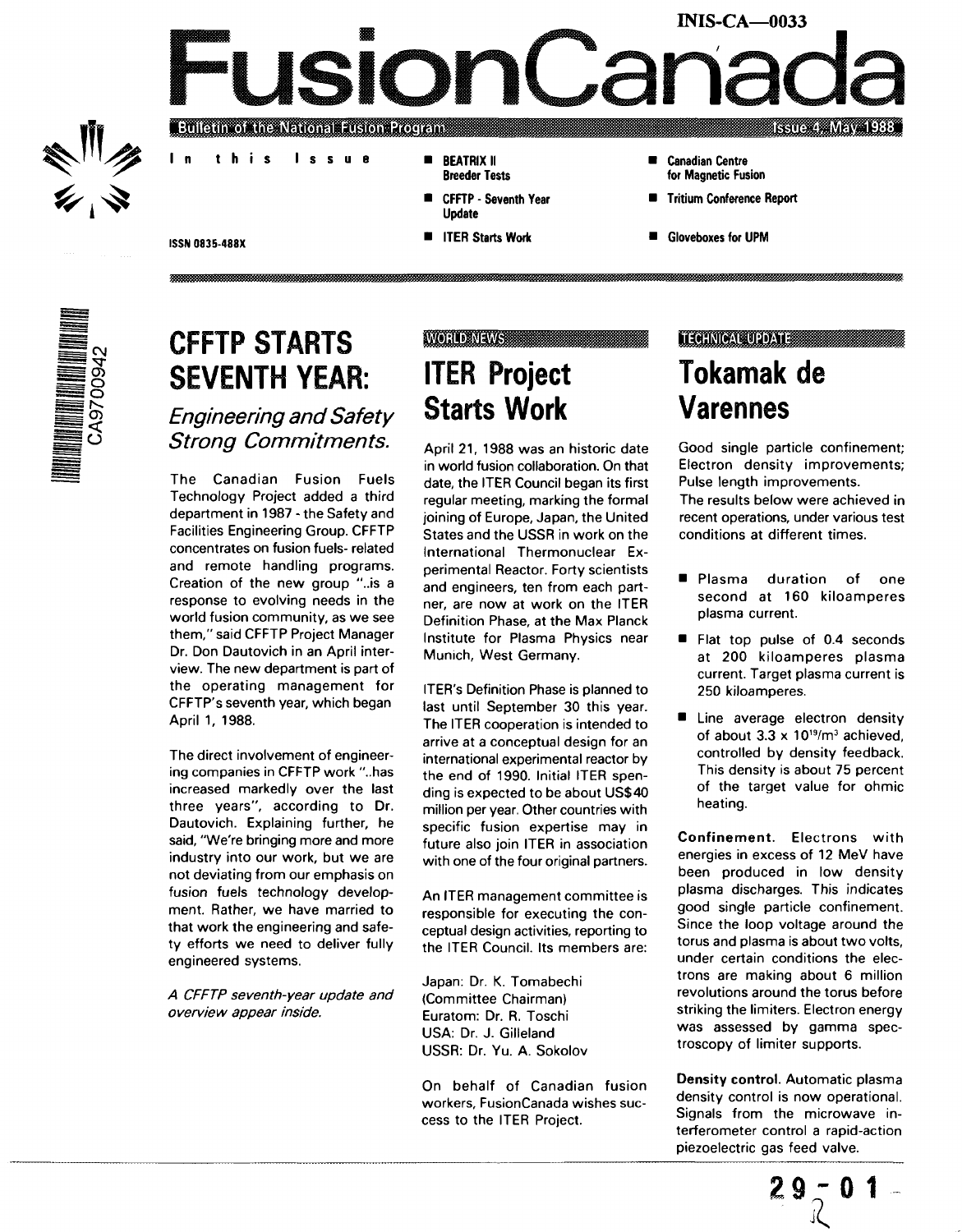

# **BEATRIX II Breeder Materials Test Program**

Under International Energy Agency (IEA) auspices, Canada has joined in the BEATRIX II advanced breeder materials testing program with the United States and Japan. BEATRIX II is the first international breeder program of its kind. The three countries will jointly design and build a dedicated breeder materials test facility, and operate it together at one site over three years. Work will be financed with a common fund, to which each country contributes. BEATRIX means Breeder materials Exchange Matrix. The BEATRIX II formal agreement is currently being ratified by the partner countries. The National Fusion Program and CFFTP are both contributing to the BEATRIX II common fund.

All sample irradiations will be performed using assemblies inserted in the FFTF fast reactor at Hanford, Washington, USA. Over the three year irradiation program, candidate fusion breeder blanket materials from each country will be irradiated for up to one year per sample. FFTF (Fast Flux Test Facility) has a high fast neutron flux, suitable for lengthy simulation of fusion-like neutron fluxes in large material samples. The first sample irradiations will begin in January 1989. Samples will be continuously monitored during irradiation with emphasis on assessing radiation damage, tritium release and materials behaviour. Results will be shared by all three countries, and compared with current data obtained from thermal reactor experiments.

In a separate arrangement, Chalk River Nuclear Laboratories (CRNL) have contracted through CFFTP to supply analysis equipment for the BEATRIX II experiments. The purchaser is Westinghouse Hanford Company, which operates FFTF for the US Department of Energy. CRNL's Tritium Technology Group,

headed by Joan Miller, is providing tritium recovery equipment for continuous collection of tritium released from the breeder samples. The tritium recovery system is based on metal getters to achieve the required detritiation factor of 4,000. CRNL is also supplying ion chambers for analyzing the evolved tritium.

More information: Gilbert Phillips (NFP Office) or Joan Miller (CRNL) (613) 584-3311 ext. 3277 or Paul Gierszewki (CFFTP).

# Tritium Glovebox Systems for UPM, Saudi Arabia

King Fahd University of Petroleum and Minerals (UPM) is purchasing tritium glovebox systems from CFFTP. UPM is installing a neutrongenerating accelerator with tritiated targets for materials analysis research. The glovebox systems will house the tritiated accelerator targets, contain and recover tritium released during accelerator operation, and store tritiated waste materials. The order was received in March; installation should be completed in early 1989.

The accelerator, from General lonex Corp. (USA), projects 350 kV deuterium ions into copper-titanium targets loaded with up to 1000 Curies of tritium.

Equipment ordered includes:

- **Target change glovebox.**
- **Tritium cleanup system and** glovebox .
- Radioactive waste management glovebox.
- **Radiation protective clothing** and equipment.

The portable target change glove box (air atmosphere) connects to the accelerator target chamber for loading and exchange of tritiated targets. The tritium cleanup system removes tritium from the exhaust of the accelerator's vacuum pump and monitors the cleaned air stream for tritium content. The radioactive waste glovebox has a recirculated argon atmosphere with an argon purification system.

Glovebox supplier is High Vacuum Systems Inc., Mississauga, Ontario. Tritium cleanup system is supplied by Monserco Ltd., Downsview, Ontario.

More information from Martin Carney, CFFTP.

#### **National Fusion Program**

Director, Dr. David P. Jackson

The National Fusion Program (NFP) coordinates and supports fusion development in Canada. NFP was established to develop Canadian fusion capability, in industry and in research and development centres. NFP develops international collaboration agreements, and assists Canadian fusion centres to participate in foreign and international projects.

NFP is managed for Canada by Atomic Energy of Canada Limited. Federal funding is provided by the Department of Energy, Mines and Resources through the Panel on Energy Research and Development.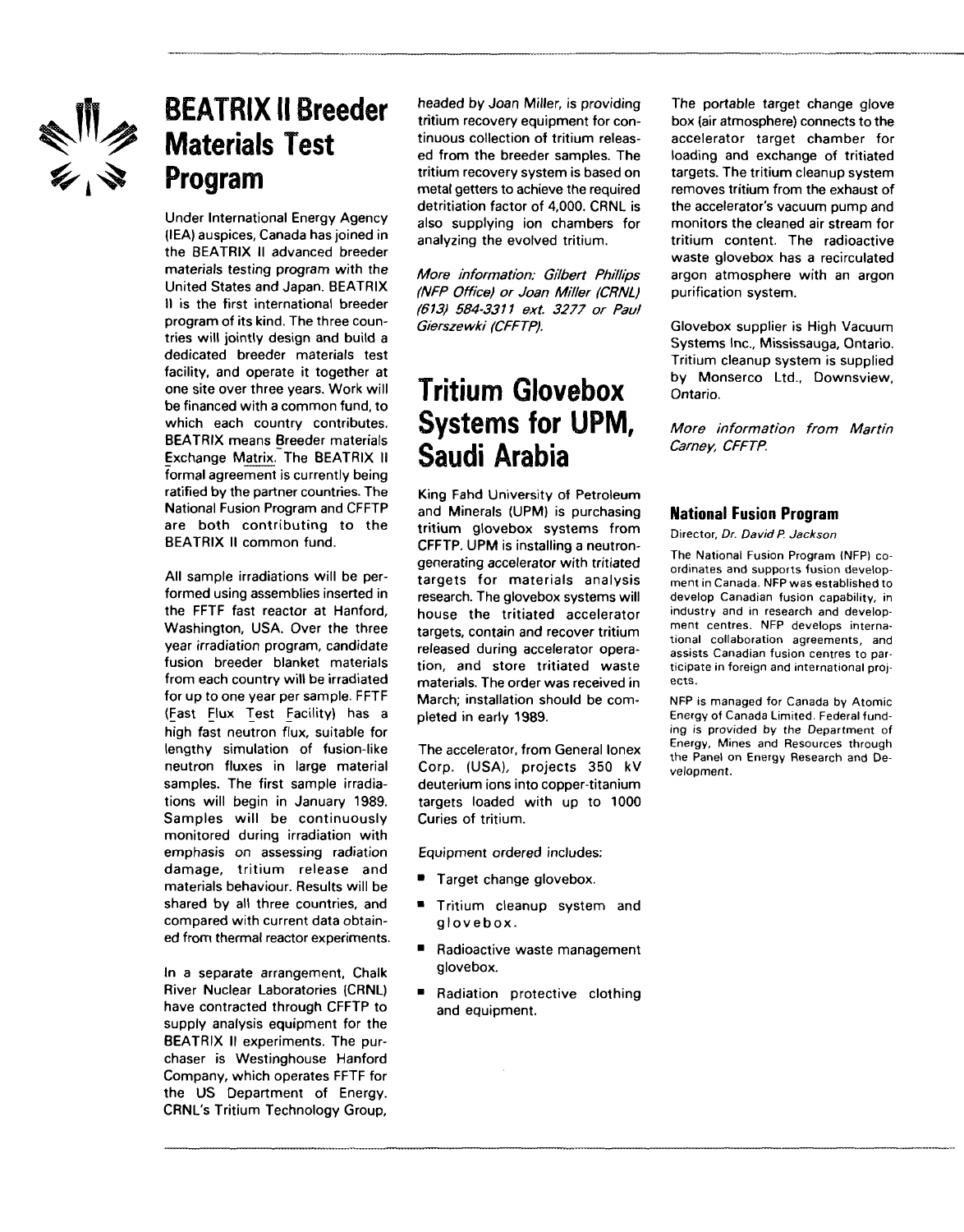# **The Canadian Fusion Fuels Technology Project**

# **An Update**

This update is an outline of CFFTP program directions today, highlighting some of its activities.

### **Operational Overview**

CFFTP is a project centre; it supports and directs research and development work, and applications work, related to fusion fuels technology and remote handling. It helps coordinate a spectrum of related activities, and supports work in industry, universities, and research centres. An important function is the provision, to overseas fusion centres and related establishments of the fuels-related technologies and remote handling skills available from Canada. World fusion progress is monitored to ensure the continuing relevance of technical activities to current and future projects.

CFFTP is today funded jointly by the National Fusion Program and Ontario Hydro. Funding is extensively supplemented by co-funding from research and industry associates.

Three departments (see diagram) described below manage as many as 70 or more individual project activities, supported by the Finance and Operations department. All three departments participate in arranging attachments of technical experts to overseas attachments. Expert staff from CFFTP and associated organizations are currently attached to a number of sites. For example, six Canadians are currently engaged at the Joint European Torus project in engineering, safety and tritium systems work. Some other staff attachments, past and present, are mentioned below.

### Fusion Systems and Engineering.

This department's development work is the core of the CFFTP Project. The main technical topics are:

- **Blanket Program:** Aqueous Lithium Salt Blankets (ALSB) Ceramic blankets First wall studies
- **Fuel Systems:** Fusion exhaust processing Hydrogen isotope separation Tritium extraction, storage and handling

#### **Blanket Program.**

This program works on design of reactor driver blankets and their component systems, supported by materials test programs.

ALSB designs are evaluated, including tritium extraction and processing systems.

Contributions have been made to ALSB blanket designs for NET (Europe), TIBER (US), TITAN (US) and for the US ITER work. The NET study was in cooperation with Sulzer Canada, Ontario Hydro and CRNL. Experiments begin soon to measure and control radiolysis in lithium hydroxide and lithium nitrate in solutions up to 10 molar.

Solid ceramic breeder materials efforts concentrate on ceramic fabrication and in-reactor tritium release experiments. The CRITIC-1 tests at Chalk River are proving successful; a large lithium oxide sample has now been irradiated for 15 months to ITER-relevant lithium burnup and high tritium generation (over 5 Curies per day). Tritium release from the samples is found to be dominated

|                                                                             | Dr. Donald Dautovich                                                                                            |                                                                              |
|-----------------------------------------------------------------------------|-----------------------------------------------------------------------------------------------------------------|------------------------------------------------------------------------------|
|                                                                             |                                                                                                                 |                                                                              |
| <b>FUSION SYSTEMS</b><br>AND<br>ENGINEERING                                 | <b>TECHNOLOGY</b><br><b>APPLICATIONS</b>                                                                        | <b>SAFETY</b><br><b>AND FACILITIES</b><br><b>ENGINEERING</b>                 |
| <b>Manager:</b>                                                             | Manager:                                                                                                        | Manager:                                                                     |
| K.Y. Wong                                                                   | C.D. Burnham                                                                                                    | R.R. Stasko                                                                  |
| <b>Mandate:</b>                                                             | <b>Mandate:</b>                                                                                                 | Mandate:                                                                     |
| Develop fusion<br>fuels-related<br>technologies and<br>engineering designs. | Coordinate and manage<br>provision<br>of Canadian fusion<br>fuels-related<br>technologies to<br>world projects. | Provide related<br>safety skills and<br>services to world<br>fusion projects |

**Project Manager**

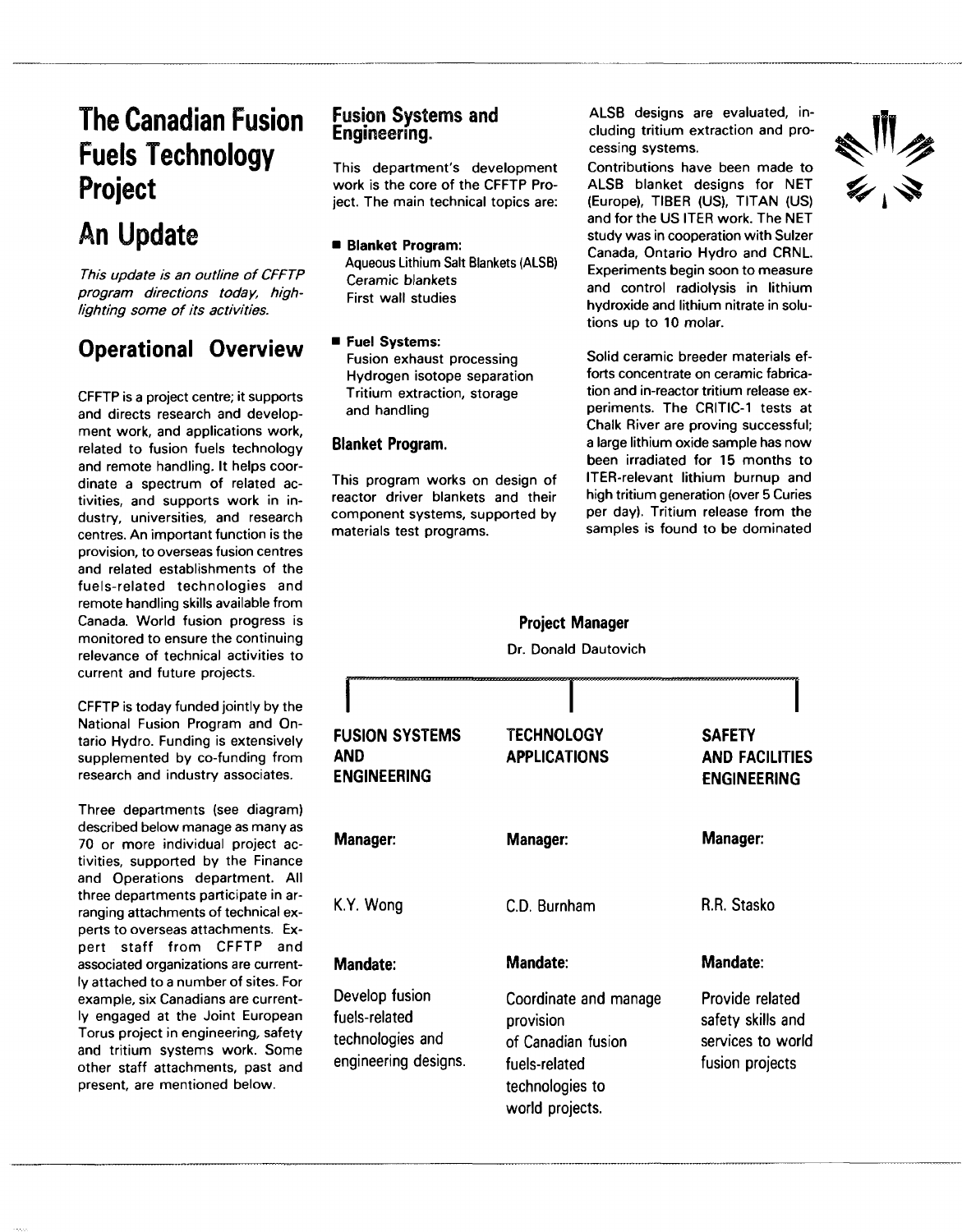### **1988 Tritium Technology Conference: Proceedings.**

The Third Tritium Technology Conference was held May 1-6 in Toronto, Canada. More than 160 papers were presented, by authors from 11 countries. In the main topic groups, presentation topics included:

**Tritium Processing:** Fusion reactor fuel systems; Purification and handling; Design and performance of systems and components; Experience of systems operation.

**Measurement of Tritium:** Process measurements. Tritium accounting. Tritium on surfaces. Discriminating HT/HTO monitors. Radio-gas chromatography.

**Tritium Properties and Interaction with Materials:** Fundamental studies; Fusion Breeder studies blanket design and tritium recovery; Materials evaluation; Tritium inventory in materials and systems; Radiolysis; Gettering and Storage devices;

**Tritium Safety:** HT/HTO conversion; Environmental Dispersion; Safety of tritium and fusion facilities; Licensing issues; Biological effects and dosimetry; Containment, control and maintenance of tritium systems; Waste disposal.

#### **Mens sana in corpore sano**

In vigorous competition, the USA Tritium Tennis Team defeated Japan, Europe and Canada to win the coveted Tritium Cup at the Conference's International Tennis Tournament, held on the eve of the Conference. In true ITER spirit, Japanese "taxi players" assisted the USA team until all American players arrived. Congratulations, America.

The Conference was jointly sponsored by the Canadian Nuclear Society, the American Nuclear Society, the European Nuclear Society and the Nuclear Society of Japan.

#### **Conference Proceedings**

These will be published in a special edition of the journal 'Fusion Technology'. Order copies from:

American Nuclear Society Publication Office 555 North Kensington La Grange Park, Illinois USA 60525

### **Publication on Canadian Fusion Capabilities**

An illustrated 32 page book is available as a guide to capabilities in Canada's fusion establishments. The book, entitled 'Fusion: What Canada Can Do' is available free on request from the National Fusion Program office.

The book encompasses industry, universities, and research laboratories. Each organization describes its role and special areas of interest; corporations describe their fusion-related goods and services. The introduction outlines the roles and functions of the three key fusion centres; the National Fusion Program, the Canadian Centre for Magnetic Fusion and the Canadian Fusion Fuels Technology Project. Publisher: Canadian Nuclear Association.

# **Contact Data**

National Fusion Program National Fusion Program Atomic Energy of Canada Limited Chalk River Nuclear Laboratories Chalk River, Ontario Canada KOJ 1J0 Telephone (61 3) 584-3311 Dr. David Jackson Director—National Fusion Program ext. 3175 Dr. Charles Daughney Manager—Magnetic Confinement ext. 3247 Dr. William Holtslander Manager—International Program ext. 3241 Dr. Gilbert Phillips Manager—Fusion Fuels ext. 4321 Program Office ext. 3174  $Fax (613) 589-2663$ Telex 053-34555

CANADIAN CENTRE FOR MAGNETIC FUSION Tekaraak de Varennes

Dr. Richard Bolton, Director Tokamak de Varennes IREQ P.O. Box 1000 Varennes, Québec

Telephone (514) 652-8700 Telephone (514) 652-8700 Fax (5141 652-8299 Telex 05-267486

Canadian Fusion Fuels Technology Project

Dr. D.P. Dautovich Program Manager CFFTP 2700 Lakeshore Road West Mississauga, Ontario<br>Canada L5J 1K3 Telephone (416) 823-0200 Fax (416) 823-8020  $\frac{1}{2}$   $\frac{1}{2}$   $\frac{1}{2}$   $\frac{1}{2}$   $\frac{1}{2}$   $\frac{1}{2}$   $\frac{1}{2}$   $\frac{1}{2}$   $\frac{1}{2}$   $\frac{1}{2}$   $\frac{1}{2}$   $\frac{1}{2}$   $\frac{1}{2}$   $\frac{1}{2}$   $\frac{1}{2}$   $\frac{1}{2}$   $\frac{1}{2}$   $\frac{1}{2}$   $\frac{1}{2}$   $\frac{1}{2}$   $\frac{1}{2}$   $\frac{1}{2}$  Telex 06-982333

FusionCansda Editorial Office:

c/o Macphee Offices Suite 300 980 Yonge Street Toronto, Ontario<br>Canada M4W 2J5 Telephone (416) 925-3117 Fax 1416) 925-2809

### **Contact Data Revisions**

Please note these changes.

New Fax number for National Fusion Program office: (613) 589-2663

New Telephone number for Tokamak de Varennes and Canadian Centre for Magnetic Fusion: (514) 652-8700

Please check that you have changed Fusion Canada Editorial Office contact data to current data given at left.

**Ce Bulletin est aussi disponible en français**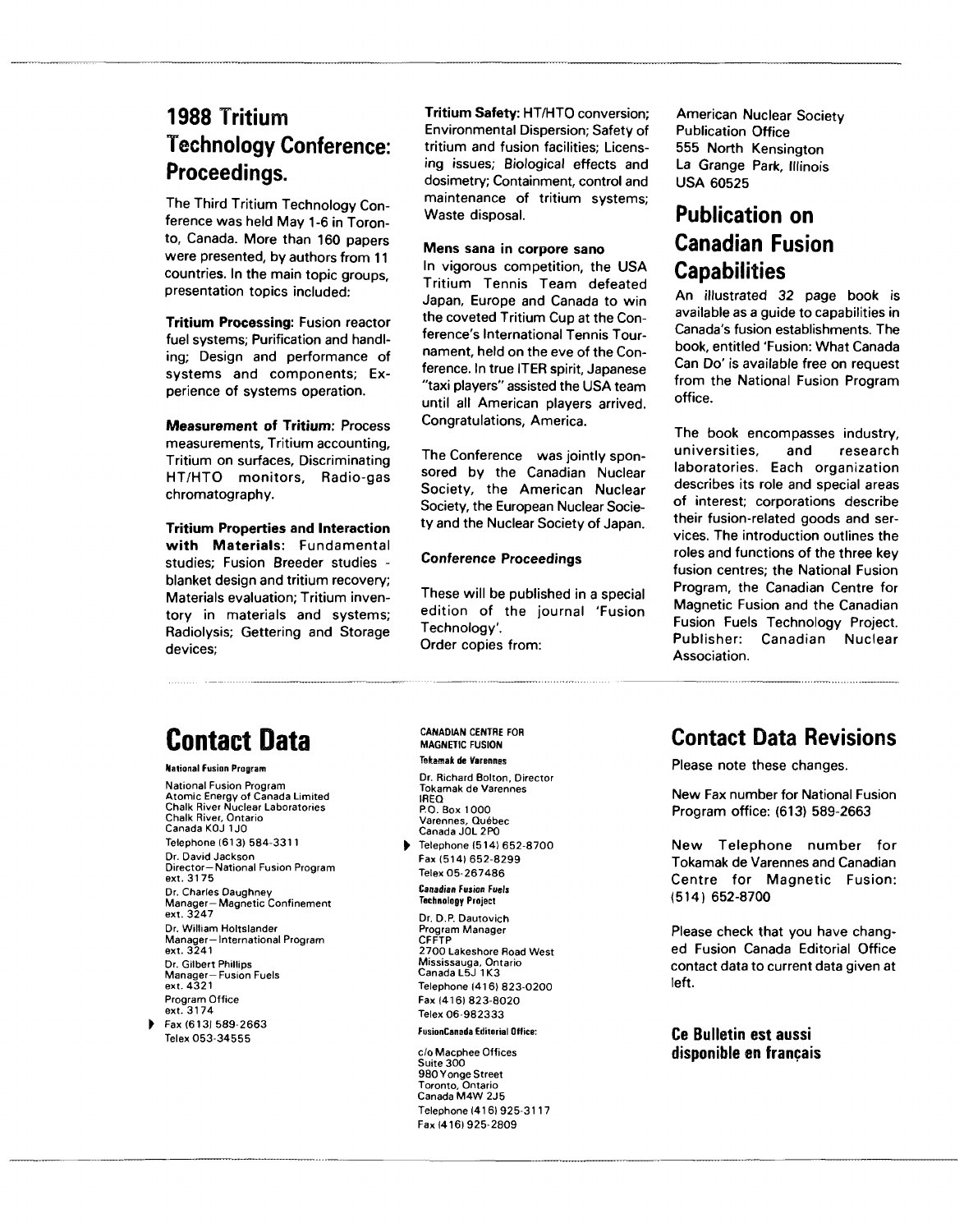by surface diffusion. Funds are being contributed to the forthcoming BEATRIX II experiments (see article).

First wall work examines critical issues in plasma-wall interactions with carbon walls. Recent results include measurement of enhanced graphite erosion under simultaneous fluxes of energetic H<sup>+</sup> ions and neutral H° atoms. Heavy hydrocarbons are a significant fraction of the eroded species. Measurements of key reactions with NET carbon tile materials are part of a co-funded study at UTIAS, where staff from NET and JAERI are attached.

#### **Fuel Systems program.**

This program develops concepts, processes, equipment and materials for processing reactor plasma exhaust and the handling of fusion fuels. Consistent aims are to improve reliability and safety of fuel systems and exhaust processing systems, and to reduce their tritium inventory, cost and waste material generation. Contributions in the form of conceptual and engineering designs for tritium systems have been made to several fusion reactor design groups, such as NET, MINI-MARS, TITAN and TIBER.

#### **Examples of current work:**

Cryogenic processing systems receive attention for separating out fuel isotopes from reactor exhausts; a croyopump panel evaluation contract has been let to CRNL. Gas chromatography is in advanced development for splitting hydrogen isotope mixtures, for use in today's tritium and small reactor facilities. Microcomputer- based simulations, such as FLOSHEET, are much used for fuel system performance evaluation and conceptual design.

Generic studies are also supported, such as research in tritium permeation of materials, and investigation of laser isotope separation and other novel techniques in tritium extraction.

#### Technology Applications

The department's specialty is providing an access route for overseas projects to Canadian fusion technologies. Those encompass related goods and services from industry, as well as from specific CFFTP development programs. Remote handling expertise, for example, has several times been provided to overseas centres, notably JET, TFTR and NET.

The department has direct responsibility for transferring fusion technologies to Canadian industry from the various R & D centres. E.S.Fox Ltd. of Niagara Falls.Ontario now builds 500,000 Curie tritium storage beds with uranium elements, using technology transferred with this department's support.

For 1988, the department has arranged agreements and contracts to provide more than \$2 million in Canadian goods and services to overseas programs.

#### Safety and Facilities Engineering

This department was formed last year to focus more resources on safety issues which CFFTP had been investigating since 1982. The department has two programs:

- **•** Safety and environment (S & E)
- Risk, Reliability and Maintenance (RRM)

S & E work concentrates on tritium and general radiation safety. Research topics include elemental tritium dosimetry and tritium behaviour in the environment. A tritium dispersal code has been benchmarked against Canadian and French tritium release experiments. Development topics include an advanced atmospheric drier for air detritiation, tritium monitoring

instruments and surface barriers of low tritium permeability. CFFTP supported and participated in the Canadian tritium release experiments.

The RRM program concentrates on plant safety for tritium and fusion facilities in design and operation. Facility layout and maintainability, licensing, waste disposal and decommissioning are key issues. Some design and analysis techniques and plant experience from the Candu nuclear program apply directly to fusion facilities. Significant contributions have been made through staff attachments. Examples: Charles Gordon to JET (safety analysis and licensing for tritium introduction); Hank Brunnader to NET (reliability and safety design guidelines); Sandra Brereton to INEL (Safety and licensing studies - various projects). John Blevins (CFFTP) and Jeff Stringer (Wardrop) spent several months at FEDC Oak Ridge, assisting layout of US TIBER and US ITER.

More information: CFFTP's Annual Report, and its newsletter Fusion Fuels Technology are available for fuller information. Write or FAX: Janine Nieswandt - CFFTP Information Centre. See Contact Data. Contact named people about specific topics.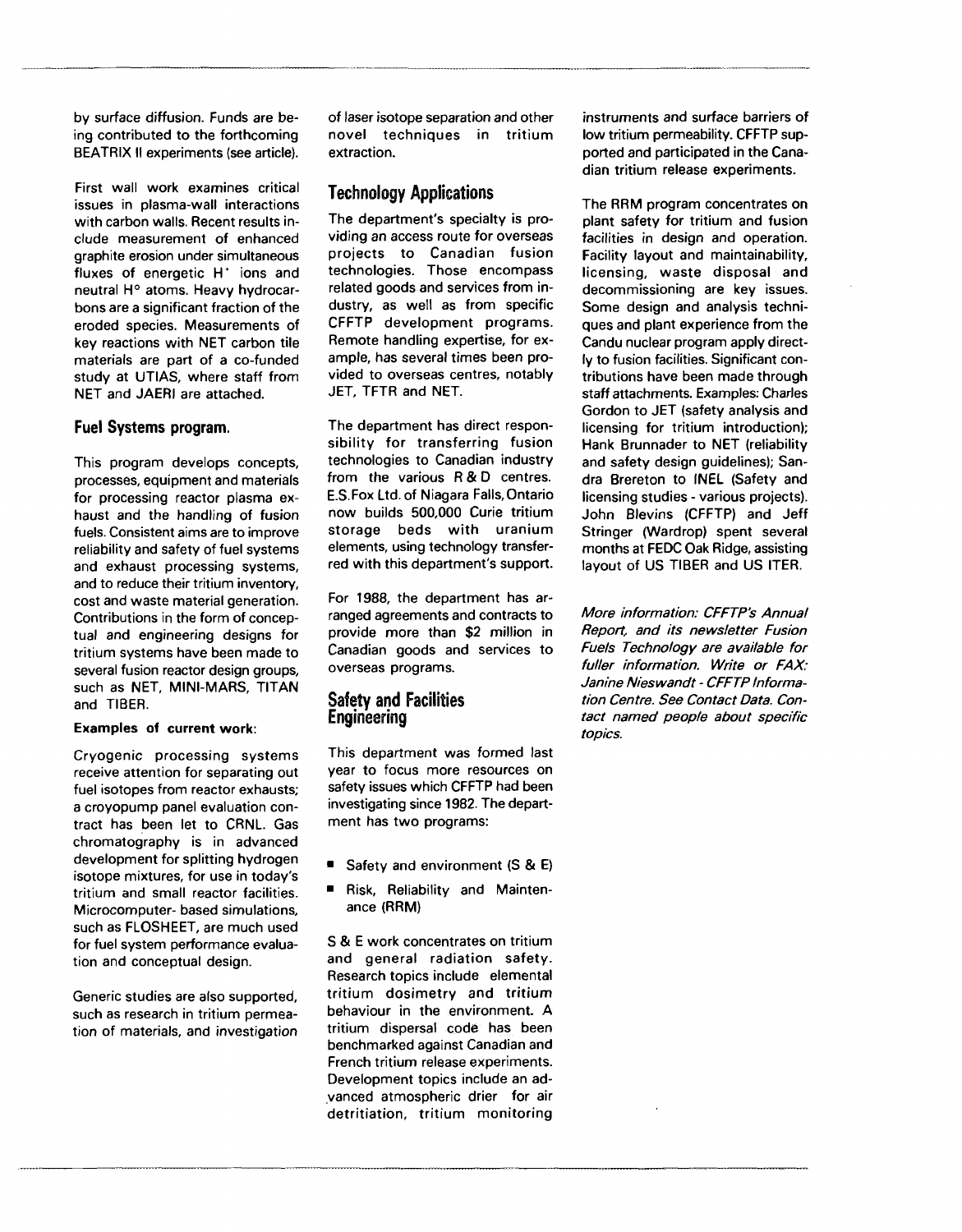

### **Canadian Centre for Magnetic Fusion**

On March 29, 1988 a joint venture agreement was signed, completing all formalities for funding and administration of the Canadian Centre for Magnetic Fusion. The Centre operates the Tokamak de Varennes as a joint venture between Hydro-Québec, Atomic Energy of Canada Ltd. (AECL) and Institut national de recherche scientifique (INRS-Énergie). AECL signed the agreement in its capacity as the federal agency responsible for operating the National Fusion Program. Annual budget for the Centre is at present near \$10 million per year, planned to increase to near \$15 million per year by 1992.

In addition to continuing its engineering-oriented magnetic fusion research, the Centre will increasingly act as a focal point for expanding industrial participation and experience in fusion, in Québec and throughout Canada. Development of fusion scientists and engineers is another important goal.

The Board of Directors will include members representing the three partners, as well as members from outside the fusion community. There is also an Advisory Committee made up of Canadian and foreign magnetic fusion experts.

Manager of the Centre is Dr. Richard Bolton, who directed the Tokamak's Construction Phase.

**The March 29 signing ceremony in the Tokamak hall. Signatories are: For Hydro-Québec, Maurice Huppé (centre), For AECL-Research Company, Doug Milton (left). For INRS-Energie, Jacques Desnoyers (right).**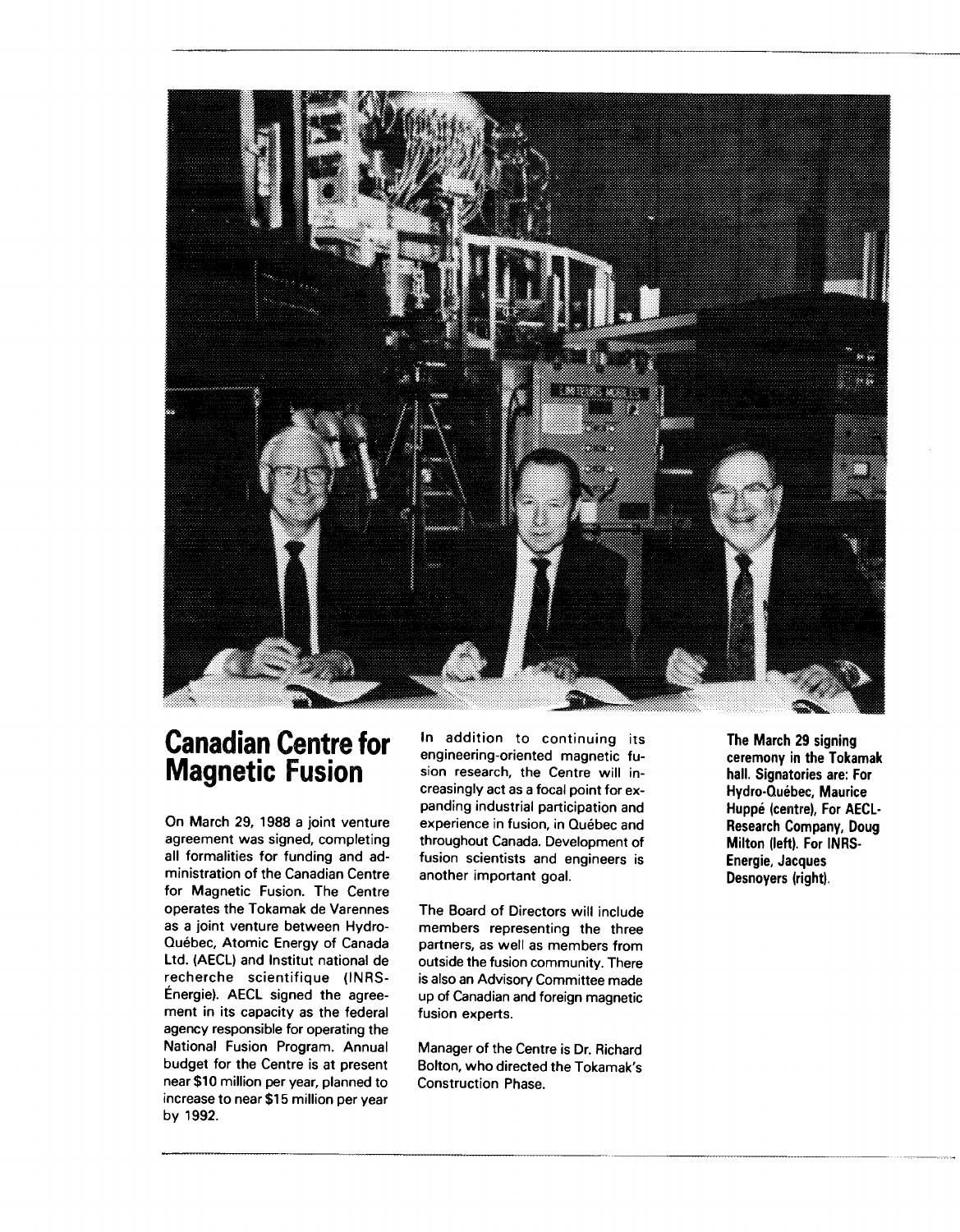# usionCal numero 4 Mai 1988



#### Bullam cu programme national de tuston

**Dan s c e numér o**

ISSN 0835-4898

- Essais de matières fertiles BEATRIX II
	- PCTCT la septième année
	- Début des travaux du projet ITER
- Le Centre canadien de fusion magnétique
- : Rapport concernant la conférence sur la technologie du tritium
- **Boîtes à gants pour l'UPM**

# **Le PCTCT amorce sa septième année**

avec un engagement soutenu vis-à- vis de l'ingénierie et de la sécurité

En 1987, le Projet canadien sur la technologie des combustibles thermonucléaires (PCTCT) s'est doté d'un troisième élément : le groupe de l'ingénierie des installations et de la sécurité. Le PCTCT concentre ses activités sur la télémanipulation et les aspects de la fusion liés aux combustibles. La création du nouveau groupe ".. répond aux besoins nouveaux du monde de la fusion tels que nous les voyons" a déclaré le directeur du PCTCT, M. Don Dautovich, lors d'une interview en avril. Le nouveau groupe est maintenant intégré au PCTCT depuis le début de la septième année du PCTCT, le 1<sup>er</sup> avril 1988.

La participation directe de sociétés d'ingénierie aux travaux du PCTCT ".. s'est accentuée notablement au cours des trois dernières années" a dit M. Dautovich. Et celui-ci d'ajouter: "Nous intéressons de plus en plus de membres de l'industrie à nos travaux, sans nous écarter de l'accent que nous mettons sur le développement de la technologie des combustibles thermonucléaires. En fait, nous avons intégré à ces travaux les efforts en matière d'ingénierie et de sécurité dont nous avons besoin pour réaliser des systèmes techniquement complets.

Vous trouverez à l'intérieur une mise à jour concernant le PCTCT au début de sa septième année.

### Nouvelles au monde **Début des travaux sur le projet ITER**

Le 21 avril 1988 est une date historique pour la collaboration internationale dans le domaine de la fusion. Ce jour-là, en effet, le Conseil de l'ITER a siégé officiellement pour la première fois, pour marquer le début de la collaboration entre l'Europe, le Japon, les États-Unis et l'Union Soviétique à la conception du réacteur expérimental ITER. À l'Institut de physique des plasmas Max Planck, près de Munich (Allemagne fédérale), 40 chercheurs et ingénieurs, 10 pour chaque participant, s'attellent actuellement à la tâche de définir le réacteur ITER.

La phase de définition doit durer jusqu'au 30 septembre de cette année. Le projet vise à établir un modèle conceptuel de réacteur expérimental pour la fin de 1990. Les dépenses initiales du projet atteindront environ 40 millions de dollars US par an. En outre, d'autres pays possédant un savoir-faire particulier dans un domaine de la fusion pourront se joindre au projet en s'associant à l'un des quatre fondateurs.

Le comité de gestion ITER est chargé de l'exécution des études conceptuelles sous la direction du Conseil de l'ITER. Il est constitué des membres suivants:

Japon: K. Tomabechi (président) Euratom: R. Toschi États-Unis: J. Gilleland URSS: Yu. A. Sokolov

Au nom des chercheurs canadiens, FusionCanada transmet ses meilleurs voeux pour le succès du projet ITER.

#### Mise a jour technique and a manual

### **Tokamak de Varennes**

On signale un bon confinement des particules simples, et une amélioration dans la densité électronique et dans la durée d'impulsion.

On a obtenu les résultats ci-après lors de travaux récents, dans différentes conditions d'essais et à différents moments.

- Durée de plasma d'une seconde avec un courant plasmique de 160 kiloampères.
- **E** Stabilisation horizontale d'impulsion de 0,4 seconde pour une intensité de courant plasmique de 200 kiloampères. L'intensité visée est 250 kiloampères.
- Obtention d'une densité électronique moyenne suivant la ligne du faisceau 3,3 x 10<sup>19</sup>/m<sup>3</sup> environ, contrôlée par rétroaction. Cette densité représente environ 75 pour cent de la valeur visée pour le chauffage ohmique.

Confinement. On a produit des électrons d'énergie supérieure à 12 MeV dans des décharges de plasma de faible densité. Ce résultat indique un bon confinement des particules simples. La tension de boucle du tore et du plasma est d'environ deux volts. Dans certaines conditions, les électrons effectuent quelque 6 millions de révolutions dans le tore avant de frapper les limiteurs. On a évalué l'énergie des électrons par spectroscopie gamma des supports des limiteurs.

Contrôle de la densité. Le contrôle automatique de la densité du plasma est maintenant opérationnel. Les signaux provenant de l'interféromètre à microondes commandent une soupape piézoélectrique à action rapide d'alimentation en gaz.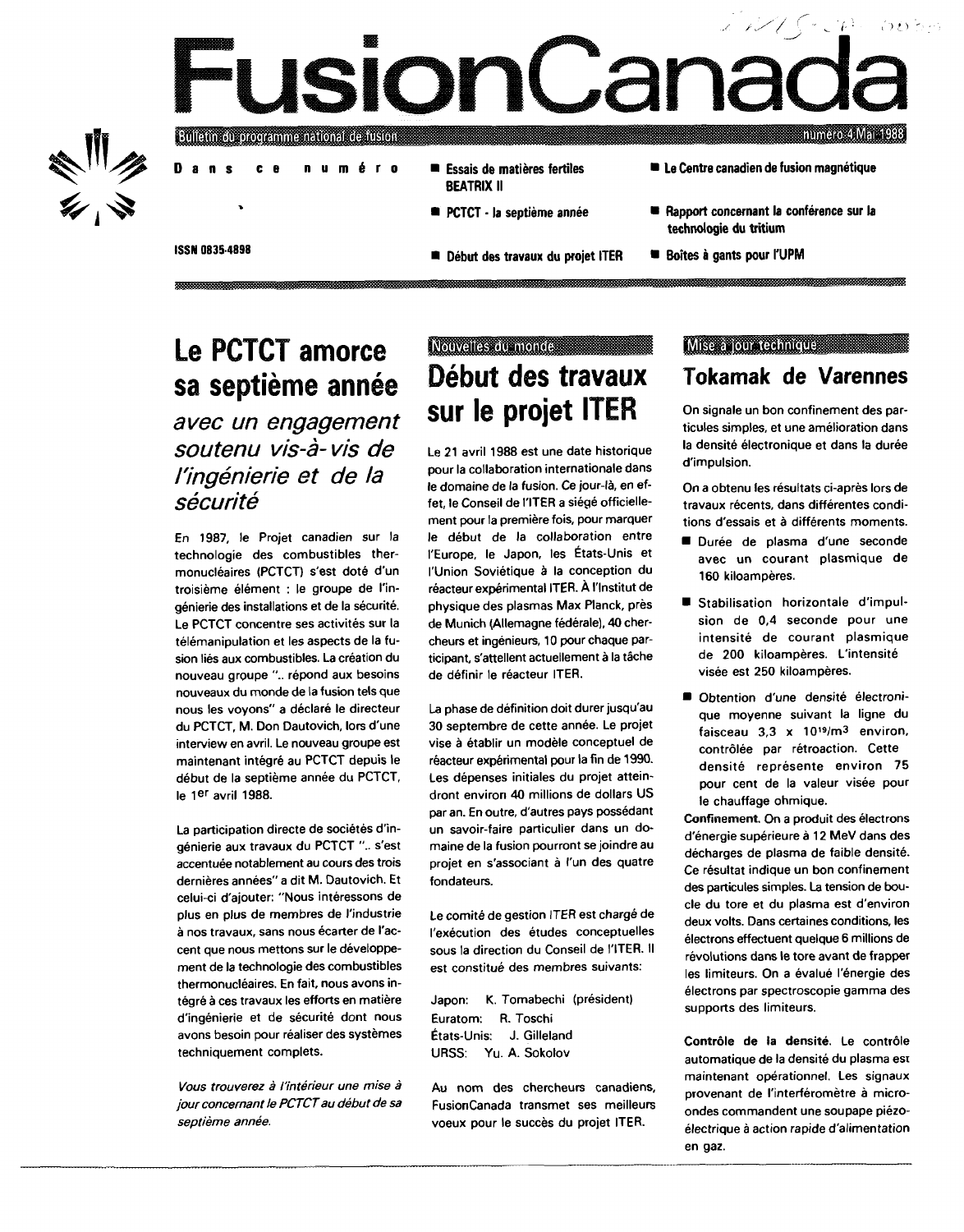

# **BEATRIX II Programme d'essais de matières fertiles**

Sous les auspices de l'AIE (Agence internationale de l'énergie), le Canada s'est joint au programme d'essais de matières fertiles BEATRIX II (Breeder materials Exchange Matrix) en association avec les États-Unis et le Japon. Le programme BEATRIX II est le premier programme international de ce genre. Les trois pays vont conjointement concevoir et construire un centre spécialisé d'essais des matières fertiles et l'exploiteront ensemble pendant trois ans. Les travaux seront financés à partir d'un fonds commun réunissant les contributions des trois pays participants. Ceux-ci ratifient actuellement l'entente officielle de BEATRIX II. Le Programme national de fusion et le PCTCT contribuent tous les deux au fonds commun de BEATRIX II.

L'irradiation de tous les échantillons sera effectuée par l'insertion d'ensembles dans le réacteur rapide FFTF d'Hanford (Washington). Au cours de ce programme de trois ans, les matières fertiles étudiées par chaque pays seront irradiées pendant un an au maximum par échantillon. Le FFTF (Fast Flux Test Facility) fournit un flux intense de neutrons rapides qui permet la simulation de longue durée de l'irradiation de gros échantillons de matière par les neutrons caractéristiques de la fusion. L'irradiation des premiers échantillons commencera en janvier 1989. Ces échantillons seront contrôlés durant toute l'irradiation en insistant sur l'évaluation des dommages, la libération du tritium et le comportement de la matière. Les trois pays mettront leurs résultats en commun et les compareront aux données actuelles obtenues à partir d'expériences dans des réacteurs thermiques.

Dans le cadre d'une entente séparée, les Laboratoires nucléaires de Chalk River (LNCR) se sont engagés par l'intermédiaire du PCTCT à fournir le matériel d'analyse destiné aux expériences BEATRIX II. L'acheteur de ce matériel est la Westinghouse Hanford Company, qui exploite le réacteur FFTF pour le compte du ministère américain de l'Énergie (USDOE). Le groupe de la technologie du tritium des LNCR, sous la direction de Joan Miller, fournit le matériel de récupération continue du tritium libéré par les échantillons de matière fertile. Ce système de récupération est basé sur des pièges métalliques qui permettent d'atteindre le facteur de détritiation requis de 4000. Les LNCR fournissent également des chambres d'ionisation pour analyser le tritium produit.

Pour plus de renseignements, s'adresser à Gilbert Phillips (bureau du PNF) ou Joan Miller (LNCR) au (613) 584-3311 poste 3277 ou à Paul Gierszewki (PCTCT).

# **Systèmes de tritium à boîtes à gants pour l'UPM (Arabie Saoudite)**

L'Université King Fahd (UPM) a commandé au PCTCT des systèmes de tritium à boîtes à gants. L'UPM installe actuellement un accélérateur de production de neutrons à partir de cibles tritiées, destiné à la recherche dans le domaine de l'analyse des matériaux. Les systèmes à boîtes à gants abriteront les cibles tritiées de l'accélérateur, serviront à confiner et à récupérer le tritium libéré durant le fonctionnement de l'accélérateur et permettront de stocker les déchets tritiés. La commande est parvenue au PCTCT en mars. L'installation de ces systèmes devrait être terminée au début de 1989.

L'accélérateur, réalisé par General lonex Corp. (États-Unis), projette des ions de deutérium de 350 kV dans des cibles de cuivre-titane chargées de 1000 curies de tritium au maximum.

Le matériel commandé comprend:

- Une boîte à gants pour le remplacement des cibles.
- Un système de détritiation avec boîte à gants.
- Une boîte à gants pour la manipulation et le stockage des déchets radioactifs.
- **Des vêtements protecteurs et** du matériel de radioprotection.

La boîte à gants mobile de remplacement des cibles (atmosphère d'air) est reliée à la chambre des cibles de l'accélérateur pour permettre l'installation et le remplacement des cibles tritiées. Le système de détritiation extrait le tritium des gaz refoulés par la pompe à vide de l'accélérateur et mesure la concentration de tritium dans le courant d'air détritié. La boîte à gants de manipulation des déchets radioactifs est sous atmosphère d'argon avec système de purification et de recyclage de l'argon.

Le fournisseur des boîtes à gants est la société High Vacuum Systems Inc. de Mississauga (Ontario). Le système de détritiation est fourni par Monserco Ltd. de Downsview (Ontario).

Pour plus de renseignements, contacter Martin Carney au PCTCT.

#### **Le Programme national de fusion**

Directeur, M. David P. Jackson

Le Programme national de fusion (PNF) coordonne et soutient le développement de la fusion au Canada. Le PNF a été créé afin de développer le potentiel canadien dans le domaine de la fusion, dans l'industrie et dans les centres de recherche et de développement. Il élabore des ententes de coopération internationales et aide les centres canadiens de fusion à participer à la réalisation de projets étrangers et internationaux.

Le PNF est administré pour le Canada par l'Énergie Atomique du Canada Limitée. Le financement fédéral est assuré par le ministère de l'Énergie, des Mines et des Ressources, par l'entremise du Comité interministériel de la recherche et du développement énergétiques.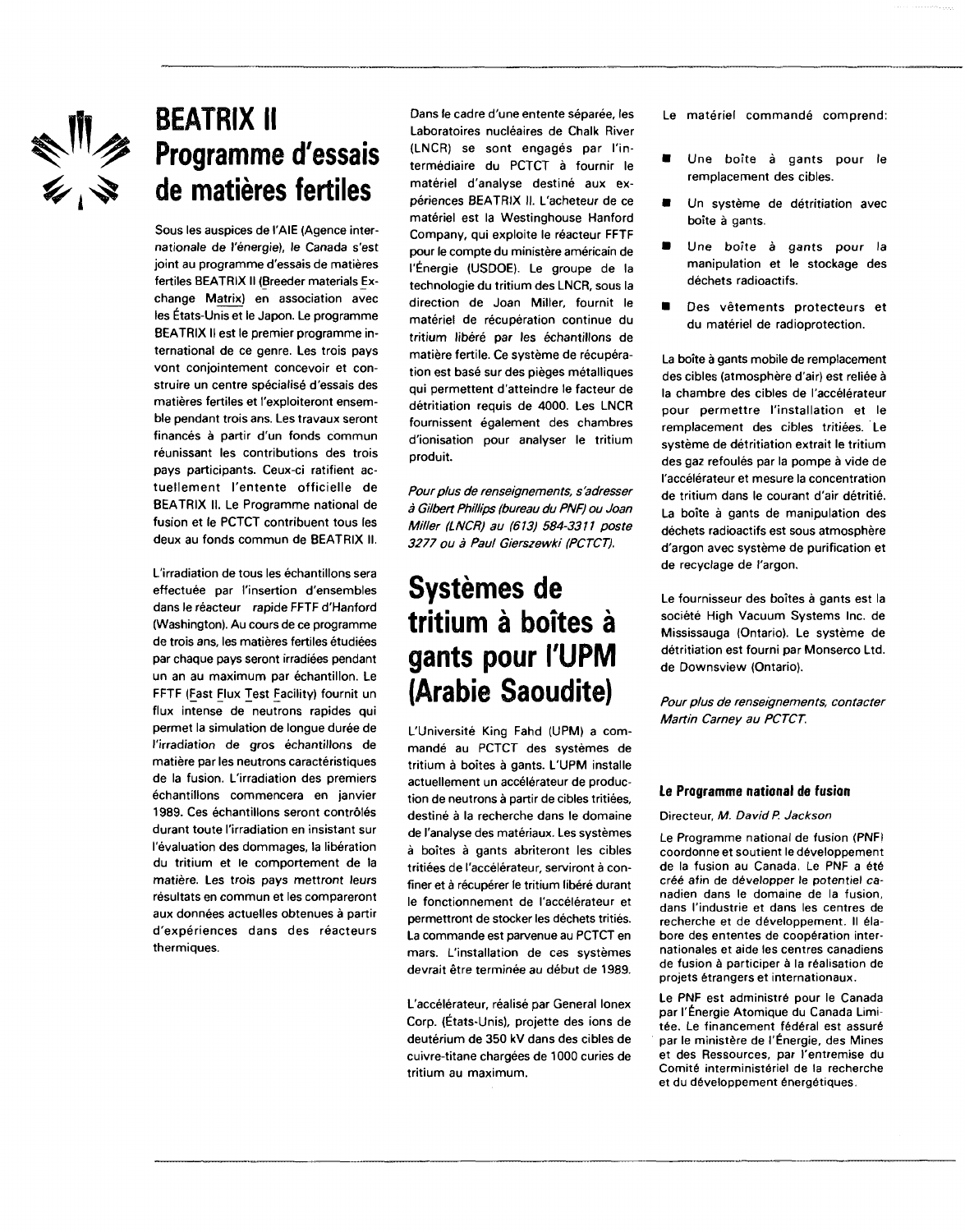# **Le Projet canadien sur la technologie des combustibles thermonucléaires à jour**

Cette mise à jour décrit l'orientation actuelle des différents programmes du PCTCT en soulignant certaines activités.

### **Survol de l'exploitation**

Le PCTCT est un organisme central qui soutient et oriente des travaux de recherche, de développement et d'application relatifs à la technologie des combustibles thermonucléaires et à la télémanipulation. Il participe à la coordination d'une variété d'activités connexes et apporte son appui à des travaux de l'industrie, des universités et des centres de recherche. Une de ses principales fonctions est de faire bénéficier les centres de fusion étrangers et les établissements connexes, des technologies des combustibles mises au point au Canada et de l'expérience canadienne en matière de télémanipulation. Le PCTCT se tient au courant des progrès dans le domaine de la fusion dans le monde entier, pour s'assurer que ses activités techniques restent adaptées aux projets actuels et futurs.

Aujourd'hui, le PCTCT est financé conjointement par le Programme national de fusion et par Ontario Hydro. Il reçoit un important financement complémentaire de la part de ses associés de la recherche et de l'industrie.

Les trois groupes décrits ci-après s'occupent d'au moins 70 projets individuels soutenus par le service Finance et Exploitation. Les trois groupes participent à l'affectation de spécialistes à l'étranger. Certains spécialistes du PCTCT et des organisations associées sont actuellement en mission auprès de centres étrangers. Par exemple, six Canadiens participent à l'heure actuelle à des études d'ingénierie, de sécurité et de systèmes de tritium pour le tore européen (JET). On décrit plus loin la participation d'autres membres du personnel détachés à l'étranger.

### Systèmes et ingénierie de fusion

Par ses travaux de mise au point, ce groupe est l'élément central du projet PCTCT. Les principaux sujets techniques étudiés sont:

- **Couches fertiles**
- Solutions aqueuses de sels de lithium
- Couches fertiles en céramique
- Études de première paroi
- Systèmes de combustible
- -Traitement de l'échappement de réacteur
- Séparation des isotopes de l'hydrogène - Extraction, stockage et manipulation du tritium.

#### **Couches fertiles**

Ce programme concerne la conception des couches fertiles de réacteur et des systèmes connexes; il est appuyé par des programmes d'essais des matières.

On y évalue des modèles de solutions aqueuses de sels de lithium ainsi que les systèmes d'extraction et de traitement du tritium. Diverses contributions ont été apportées à l'étude des solutions aqueuses de sels de lithium destinées aux machines NET (Europe), TIBER (États-Unis) et TITAN (États-Unis), et aux travaux ITER réalisés aux États-Unis. L'étude relative au NET s'est faite en collaboration avec Sulzer Canada, Ontario Hydro et les LNCR. Des expériences vont bientôt commencer pour mesurer et contrôler la radiolyse de l'hydroxyde de lithium et du nitrate de lithium dans des solutions pouvant atteindre 10M.

Les efforts concernant les couches fertiles en céramique sont axés sur la fabrication de la céramique et sur les expériences de libération du tritium en réacteur. Les essais CRITIC-1 aux Laboratoires de Chalk River se révèlent réussis. Un important échantillon d'oxyde de lithium est irradié depuis maintenant 15 mois avec consommation du lithium à un rythme convenant au projet ITER et production

**I**

#### **Directeur du PCTCT** M. Donald Dautovich

#### **I SYSTÈMES ET INGÉNIERIE Directeur: K. Y. Wong Mandat:** Mettre au point les technologies et modèles techniques relatifs aux combustibles thermonucléaires. **I APPLICATIONS DES TECHNOLOGIES Directeur:** C. D. Burnham **Mandat:** Coordonner et organiser l'utilisation des technologies canadiennes relatives aux combustibles thermonucléaires dans le **SÉCURITÉ ET INGÉNIERIE DES INSTALLATIONS Directeur:** R. R. Stasko **Mandat:** Fournir le savoir-faire et les services en matière de sécurité dans le cadre de projets internationaux.

cadre de projets internationaux.

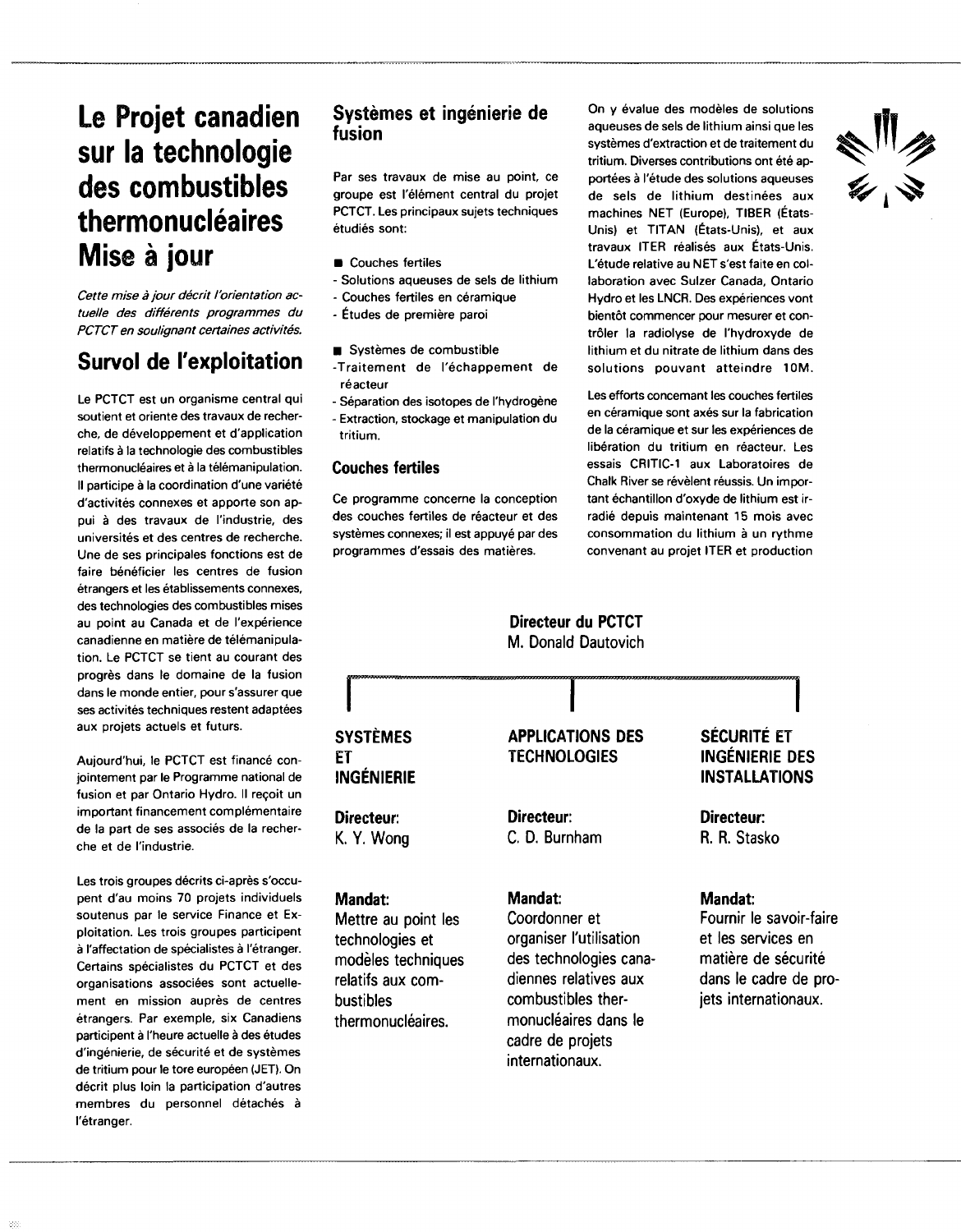### **Débats de la con**férence de 1988 **sur la technologie du tritium**

La troisième conférence sur la technologie du tritium a eu lieu du 1<sup>er</sup> au 6 mai 1988 à Toronto (Canada). Plus de 160 mémoires de chercheurs de 11 pays y ont été présentés. Parmi les principaux sujets, citons:

**Traitement du tritium:** Systèmes de combustible pour réacteur thermonucléaire; purification et manipulation; conception et performance des systèmes et des composants; expérience dans l'exploitation de systèmes.

**Mesure du tritium:** Mesures de procédés; bilan de tritium; tritium et surfaces; discriminateurs HT/HTO; chromatographie des radio-gaz.

**Propriétés du tritium et interaction avec la matière:** Études fondamentales; études sur les matières fertiles de fusion - conception des couches fertiles et récupération du tritium; évaluation des matières; stock de tritium dans les matières et les systèmes; radiolyse; dispositifs de piégeage et de stockage.

**Sécurité du tritium:** Conversion HT/HTO; dispersion dans l'environnement; sécurité des installations de tritium et de fusion; obtention des permis; effets biologiques et dosimétrie; confinement, contrôle et entretien des systèmes de tritium; élimination des déchets.

**Mens sana in corpore sano:** Face à une résistance vigoureuse, l'équipe de tennis Tritium des États-Unis a défait les équipes du Japon, de l'Europe et du Canada et a remporté la coupe Tritium du Tournoi international de tennis qui a eu lieu la veille de la conférence. Dans un pur esprit ITER, les Japonais ont prêté main-forte à l'équipe américaine en attendant l'arrivée de tous les joueurs américains. Nos félicitations aux États-Unisl

La conférence était parrainée conjointement par la Canadian Nuclear Society, l'American Nuclear Society, l'European Nuclear Society et la Nuclear Society of Japan.

#### **Débats de** la **conférence**

Les débats seront publiés dans une édition spéciale du journal Fusion Energy. Veuillez commander vos exemplaires à: American Nuclear Society Publication Office 555 North Kensington La Grange Park, Illinois USA 60525

# **Publication concernant les moyens du Canada en matière de fusion contrôlée**

Une brochure illustrée de 32 pages présente aux lecteurs les moyens mis en oeuvre par divers établissements de fusion du Canada. La brochure intitulée "Fusion: What Canada Can Do" peut être obtenue gratuitement en s'adressant au bureau du Programme national de fusion.

La brochure présente l'industrie, les universités et les laboratoires de recherche participant à ce secteur. Chaque organisation décrit son rôle et son domaine particulier de spécialisation tandis que les sociétés décrivent leurs produits et services relatifs à la fusion. L'introduction décrit le rôle et les fonctions des trois principaux organismes de fusion au Canada: le Programme national de fusion, le Centre canadien de fusion magnétique et le Projet canadien sur la technologie des combustibles thermonucléaires.

Publiée par l'Association nucléaire canadienne.

### **Liste des contacts**

**Programme national de fusion**

**Programme national de fusion L'Énergie Atomique du Canada Limitée Laboratoires Nucléaires de Chalk River Chalk River (Ontario) Canada KOJ 1J0 Téléphone : (613) 584-3311 M. David Jackson Directeur—Programme national de fusion Poste 317 5 M. Charles Daughney Directeur—Confinement magnétique Poste 324 7 M. William Holtslander Directeur— Programme international Poste 3241 M. Gilbert Phillips**  $-$  Combustibles thermonucléaires **Poste 432 1 Bureau du Programme Poste 317 4 Fax (613) 589-266 3 Télex 053-3455 5**

#### Le Centre canadien de fusion magnétique **Tokamak de Varennes**

**M. Richard Bolton, Directeur Tokamak de Varennes IREQ C.P. 1000 Varennes (Québec) Canada JOL 2P0 Téléphone : (514) 652-870 0**

**Fax 1514) 652-829 9 Télex 05-26748 6**

**Projet canadien sur la technologie des combustibles thermonucléaires**

**M. D.P. Dautovich Directeur du PCTCT 270 0 Lakeshore Road West Mississauga (Ontario) Canada L5J 1K3 Téléphone : (416) 823-020 0 Fax (416) 823-802 0 Télex 06-98233 3**

**Rédacteur de "FusionCanada" a/s Macphee Offices Suite 300 9 80 Yonge Street Toronto (Ontario) Canada M4W2 J 5 Téléphone (416) 925-311 7 Fax (416) 925-2809**

### **Changements apportés à la liste des contacts**

Prière de noter les changements suivants.

Le nouveau numéro FAX du Programme national de fusion est: (613)589-2663

Le nouveau numéro de téléphone du Tokamak de Varennes et du Centre canadien de fusion magnétique est le suivant: (514)652-8700

Prière de s'assurer que l'on a bien remplacé les renseignements concernant le bureau de rédaction de "FusionCanada" par les données à gauche.

**This Bulletin is also available in English.**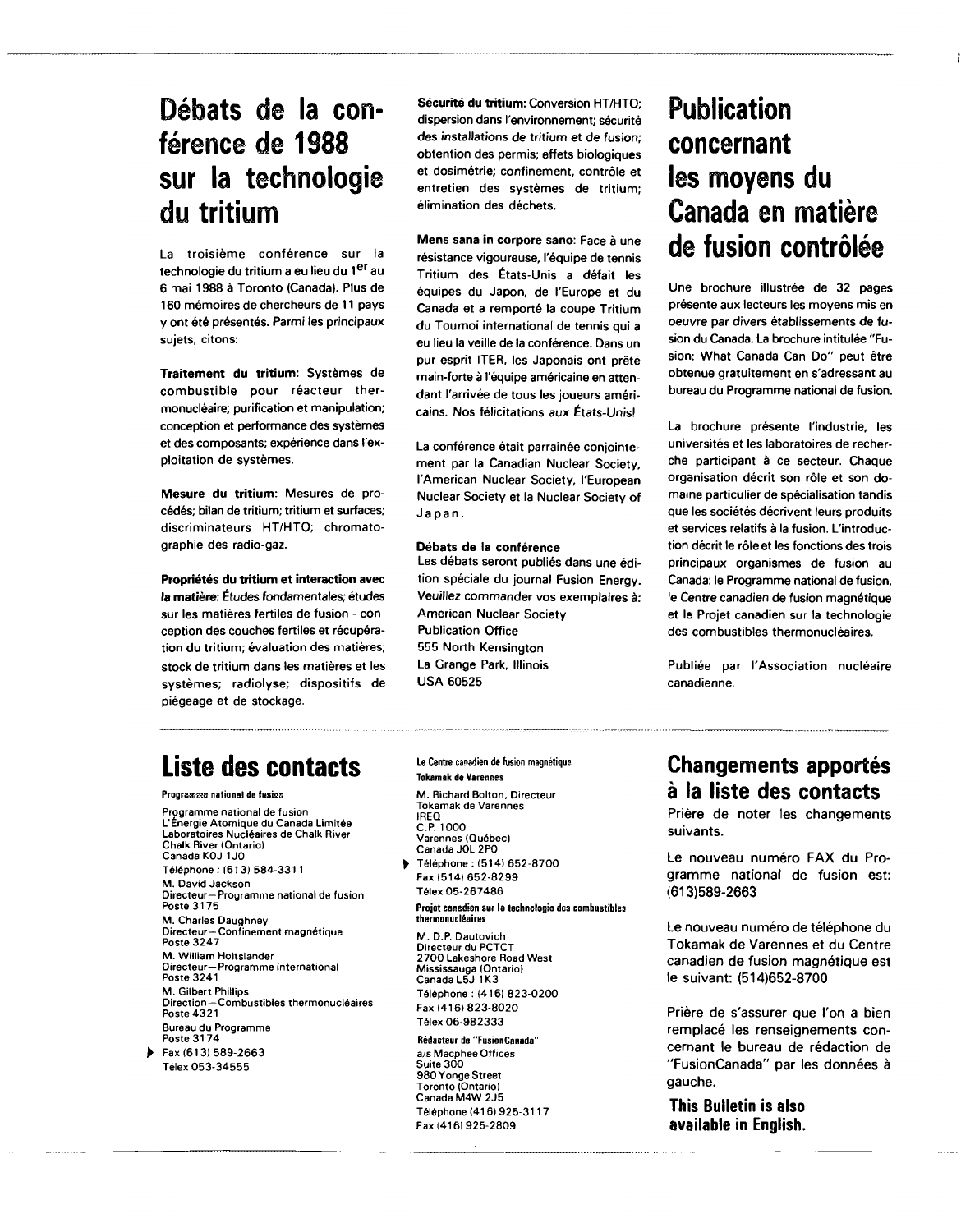élevée de tritium (plus de 5 curies par jour). La libération du tritium par les échantillons est dominée par la diffusion superficielle. Des fonds sont actuellement affectés pour les prochaines expériences BEATRIX II (voir l'article les concernant).

Les études de première paroi examinent les problèmes critiques des interactions du plasma avec des parois en carbone. Parmi les résultats récents, citons des mesures de l'érosion accrue du graphite sous l'effet de faisceaux simultanés d'ions H + et d'atomes H° neutres énergétiques. Les hydrocarbures lourds constituent une fraction notable des espèces produites. Les mesures de réactions avec des tuiles de carbone destinées au NET font partie d'une étude co-financée à l'UTIAS, auquel sont attachés des chercheurs du NET et du JAERI.

#### **Programme de systèmes de combustible**

Ce programme élabore des concepts, des procédés, des appareils et des matériaux pour le traitement des gaz d'échappement de réacteur et la manipulation des combustibles thermonucléaires. Ses deux buts complémentaires sont l'amélioration de la fiabilité et de la sécurité des systèmes de combustible et de traitement des gaz d'échappement, et la réduction de leur contenu en tritium, des coûts et de la production de déchets. Le programme a procédé à des études techniques et conceptuelles de systèmes de tritium pour plusieurs projets de réacteur thermonucléaire comme les projets NET, MINI-MARS, TITAN et TIBER. Voici des exemples des travaux en cours:

Étude de systèmes de traitement cryogénique pour la séparation des isotopes des gaz d'échappement de réacteur. Un contrat d'évaluation des panneaux de pompe cryostatique a été accordé aux LNCR. La chromatographie des gaz a atteint un stade avancé de développement de la séparation des mélanges d'isotopes de l'hydrogène pour les installations de tritium et les petits réacteurs actuels. On utilise beaucoup la simulation sur micro-ordinateur, comme le projet FLOSHEET, pour l'évaluation de la performance et la conception des systèmes de combustible.

Le programme soutient également des études de nature générale comme la recherche sur la pénétration du tritium dans la matière, l'étude de la séparation des isotopes par laser et d'autres techniques originales d'extraction du tritium.

### **Applications des technologies**

Ce groupe est chargé d'organiser l'accès aux technologies thermonucléaires canadiennes pour les projets étrangers. Les technologies canadiennes en question comprennent tant les produits et services offerts par l'industrie que les programmes de développement particuliers du PCTCT. Ainsi, le Canada a, à plusieurs reprises, fait bénéficier de son expérience en télémanipulation des projets étrangers, notamment ceux du JET, du TFTR et du NET.

Le groupe est directement responsable du transfert à l'industrie canadienne des technologies thermonucléaires des différents centres de R-D. E.S. Fox Ltd. de Niagara Falls (Ontario) construit actuellement des lits de stockage du tritium d'une capacité de 500 000 curies à éléments en uranium, en utilisant une technologie obtenue avec l'appui du groupe.

En 1988, le groupe a organisé des ententes et contrats destinés à fournir pour plus de 2 millions de dollars de produits et de services canadiens à des programmes outre-mer.

### **Sécurité et ingénierie des installations**

Ce groupe constitué l'année dernière est chargé de canaliser des ressources accrues dans le domaine de la sécurité, que le PCTCT étudie depuis 1982. Il gère deux programmes:

- **B** Sécurité et environnement (S-E)
- **B** Risque, fiabilité et entretien (RFE).

Les travaux du programme S-E sont axés sur la sécurité du tritium et la radioprotection en général. Entre autres sujets de recherche, il y a la dosimétrie du tritium élémentaire et le comportement du tritium dans l'environnement. Un code de dispersion du tritium a été étalonné à partir d'expériences canadiennes et françaises de déversement de tritium. Parmi les sujets en cours de mise au point, citons les sécheurs atmosphériques de pointe destinés à la détritiation de l'air, les instruments de surveillance du tritium et des barrières superficielles offrant une faible perméabilité au tritium. Le PCTCT a apporté son soutien et a participé aux expériences canadiennes de déversement de tritium.

Le programme RFE est axé sur la sécurité des installations de tritium et de fusion aux stades de la conception et de l'exploitation. Les principales questions à l'étude sont l'agencement des installations et leur facilité d'entretien, l'obtention des permis, l'élimination des déchets et la mise hors service des installations. Certaines techniques de conception et d'analyse et l'expérience en matière d'installations du programme Candu s'appliquent directement aux installations de fusion. Le programme a apporté une contribution notable à divers projets par l'intermédiaire d'affectations de personnel, par exemple : Charles Gordon auprès du JET (analyse de sécurité et permis d'introduction de tritium), Hank Brunnader auprès du NET (directives d'intégration de la fiabilité et de la sécurité dans les études), Sandra Brereton auprès du IN-EL (études de sécurité et d'obtention des permis, pour différents projets). John Blevins (PCTCT) et Jeff Stringer (Wardrop) ont passé plusieurs mois auprès du FEDC à Oak Ridge, contribuant aux études d'agencement des réacteurs TIBER et ITER aux États-Unis.

Pour plus de renseignements, reportezvous au rapport annuel du PCTCT et à son bulletin sur la technologie des combustibles thermonucléaires. Écrire ou communiquer avec Janine Nieswandt au centre d'information du PCTCT. Reportez-vous à la liste des contacts. Contactez les personnes nommées pour des questions particulières.